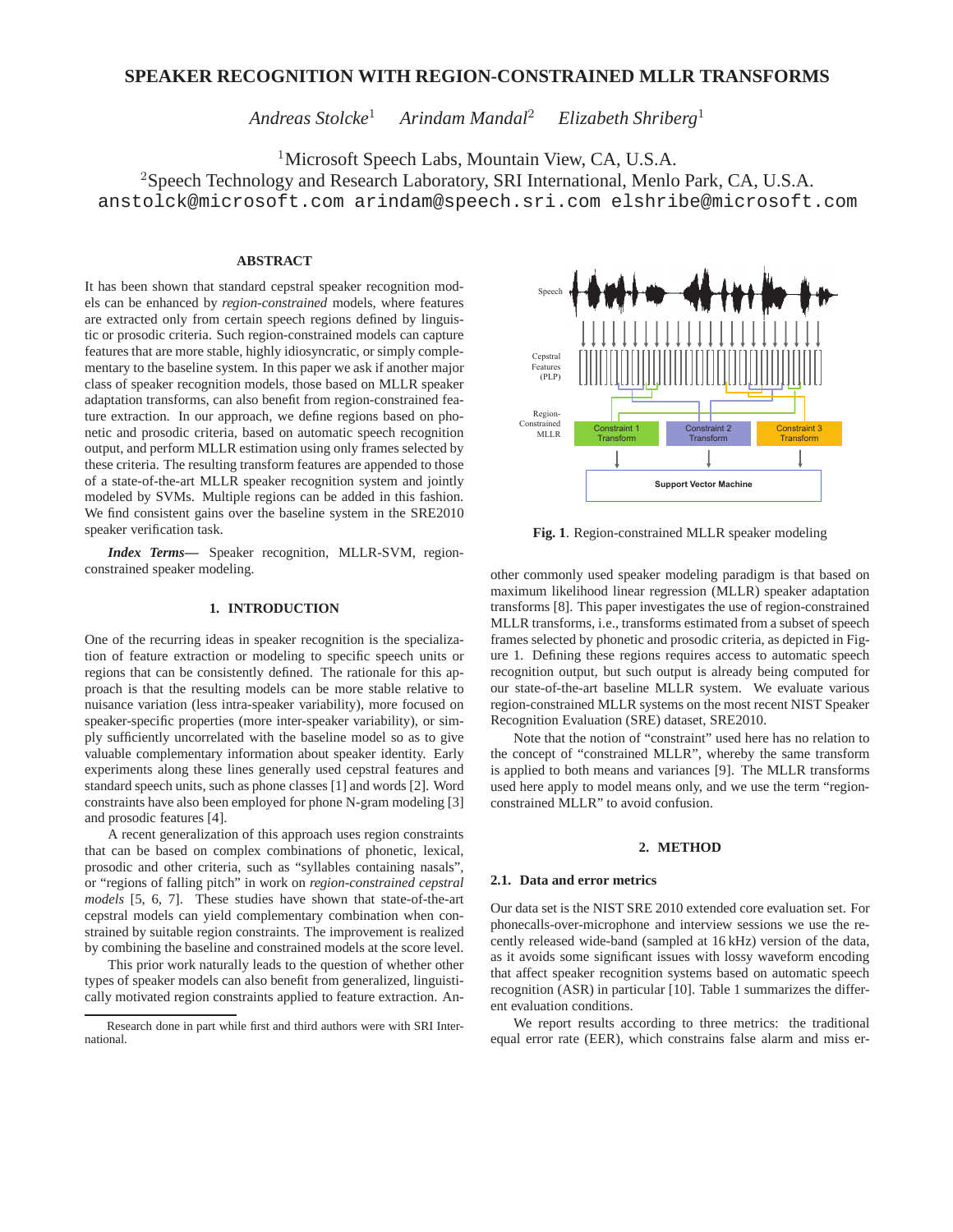**Table 1**. SRE2010 evaluation set statistics, numbered according to NIST conditions.  $phn = phonecall$ ,  $int = interview$ ,  $mic = phonecall$ over-microphone, nve = normal vocal effort, lve = low voc. eff., hve  $=$  high voc. eff.

| Train-test condition              | Target trials | Impostor trials |
|-----------------------------------|---------------|-----------------|
| $\overline{01}$ .int-int.same-mic | 4,304         | 795,995         |
| 02.int-int.diff-mic               | 15,084        | 2,789,534       |
| 03.int-nve.mic-phn                | 3,989         | 637,850         |
| 04.int-nye.mic-mic                | 3,637         | 756,775         |
| 05.nve-nve.phn-phn                | 7,169         | 408,950         |
| 06.nve-hve.phn-phn                | 4,137         | 461,438         |
| 07.nve-hve.mic-mic                | 359           | 82,551          |
| 08.nve-lve.phn-phn                | 3,821         | 404,848         |
| 09.nve-lve.mic-mic                | 290           | 70,500          |

ror rates to be the same, the old (pre-2010) detection cost function (oDCF), which weighs false alarm errors as ten times as costly as miss errors, and the new (2010) detection cost function (nDCF), which weighs false alarm errors as 1000 times more costly than miss errors. Old and new DCF values are scaled to make chance error rate equal to 1.

## **2.2. Baseline MLLR-SVM system**

Our baseline MLLR-SVM system is identical to the one fielded as part of the 2010 SRI SRE system [11], modulo the use of wideband microphone recordings and ASR (as described below). We also dropped the ZT score normalization step to expedite experimentation and since it was not adding significantly to performance.

An MLLR-SVM system uses speaker adaptation transforms, such as used by ASR systems, as features for speaker verification [8]. A total of 16 affine  $39 \times 40$  transforms is used to map the Gaussian mean vectors from speaker-independent to speakerdependent speech models; 8 phone-class specific transforms are estimated relative to male-only recognition models, another 8 transforms are computed based on female-only models (regardless of speaker sex). The transforms are estimated using MLLR [12], and can be viewed as a text-independent encapsulation of the speaker's acoustic properties. Speech features are 39-dimensional perceptual linear prediction (PLP) cepstra. The transform coefficients form a  $39 \times 40 \times 8 \times 2 = 24,960$ -dimensional feature space. Each feature dimension is rank-normalized, replacing the value with its rank in the background data, and scaling ranks to lie in the interval [0, 1]. Finally, nuisance attribute projection (NAP) [13] is applied to remove intra-speaker variability. The within-speaker variance was estimated on SRE04 telephone data, SRE05 microphone data, SRE08 and SRE10 sample data, and an SRE08 subset designated for training. The resulting normalized feature vectors are then modeled by SVMs using a linear kernel. The impostor (background) data for SVM training comes from SRE06 telephone and microphone sessions, as well as SRE08.

#### **2.3. Region-constrained MLLR**

To extend the notion of region-constrained feature extraction to MLLR speaker models, we first define regions in terms of phonetic, syllabic, and prosodic constraints, based on alignments of ASR output to the waveform, as well as energy and pitch tracks. SRI's *Algemy* prosodic engine then computes a set of start/end frame indices for each waveform, defining the regions where the constraints obtain.

The MLLR estimation algorithm was modified to collect statistics only from the selected frames.

As an expedient, we chose regions based largely on prior experiments with constrained cepstral systems [5, 6]. Three constraints that had given among the best gains when combined with a baseline cepstral system were

- **Nasal syllables**—syllables containing one of the phones [m,n,ng]
- **[a] syllables**—syllables containing the phone [a]
- **Syllable nuclei**—the nuclear phone within a syllable
- **Falling energy**—syllables over which the smoothed energy contour had negative slope

Two gender-dependent transforms were estimated for each of these constraint regions (as for the baseline phone class transforms). The resulting transform coefficients were then appended to the baseline MLLR feature vectors. Note that more than one constraintspecific transform can be concatenated in order to combine information from multiple constraints. This feature-level combination method is different from the score-level combination explored so far for region-constrained cepstral systems. In preliminary experiments we found that score-level combination of multiple constrained MLLR-SVM systems, or score-level combination with the baseline, was not effective.

#### **2.4. Speech recognition systems**

The MLLR estimates used in our system rely on phone alignments generated by a word-ASR system. We used two systems, for telephone and microphone audio recording, respectively. Telephone sessions were transcribed by the ASR system used in SRE2008 and SRE2010 and described in [11]. This system uses acoustic models trained exclusively on telephone speech, and runs in two recognition passes, for purposes of unsupervised adaptation. We measured word error rate (WER) on transcribed portions of the Mixer corpus, giving 23.0% for native speakers and 36.1% for nonnatives (all SRE2010 data is English).

For microphone (including interview) sessions, we utilized a stripped-down version of the SRI/ICSI NIST RT-07 meeting recognition system [14]. It is similar to the telephone system in structure and modeling algorithms employed, but uses a combination of 8 kHz and 16 kHz acoustic models, trained on both near-field and distantmicrophone meeting recordings, with telephone and broadcast news data used as background training, respectively. This system has a WER of 36.1% on single-distant-microphone test data from the 2007 Rich Transcription evaluation.

In developing the MLLR-SVM system on telephone data, we found the hypotheses from the first recognition pass most effective. For consistency with the telephone system we adopted the same strategy for the wide-band ASR system. However, we always use the final recognition output (the one with lowest WER) for computing the constraint regions.

## **3. EXPERIMENTS AND RESULTS**

We start by evaluating individual constraint regions. Table 2 shows results for the baseline and MLLR-SVM systems based on each of the four regions defined earlier, as well as the percentage of speech frames selected by the respective constraints (as determined by alignment of ASR hypotheses). To reduce the number of results we focus on the telephone-telephone train-test condition of the SRE2010 data.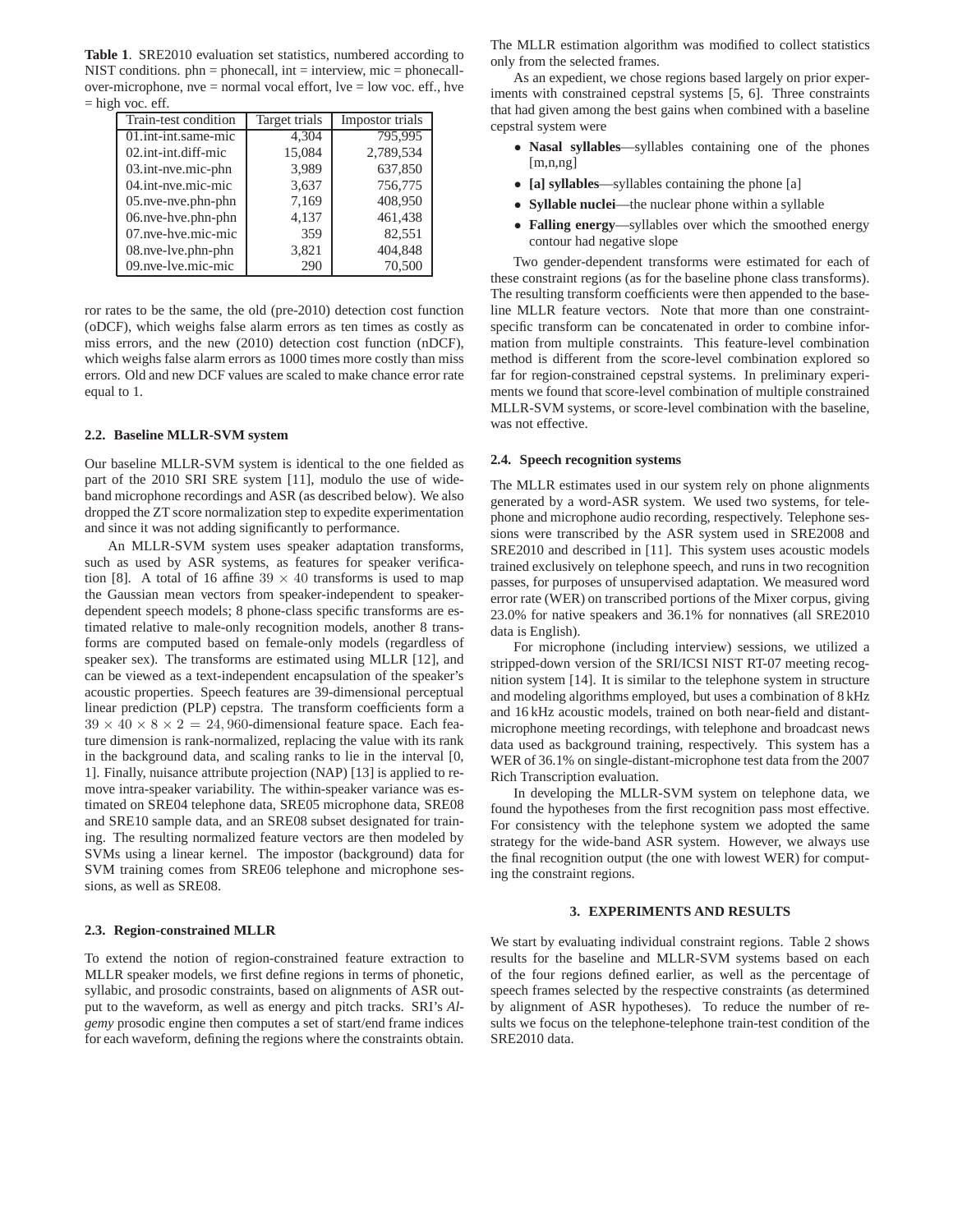**Table 2**. Results for SRE2010 condition 5 (telephone-telephone, normal vocal effort), for baseline and each of the region-constrained MLLR systems. Systems are ordered by their share of speech frames used, shown in the second column.

| System          | share of speech frames | nDCF  | oDCF  | EER $(\% )$ |
|-----------------|------------------------|-------|-------|-------------|
| <b>Baseline</b> | 100%                   | .4750 | .1804 | 4.66        |
| $[a]$ -syl      | 49.1%                  | .7830 | .3702 | 9.12        |
| Eg-slope-neg    | 48.7%                  | .7910 | .3890 | 9.35        |
| Syl-nuclei      | 44.6%                  | .6980 | .3080 | 7.20        |
| Nasal-syl       | 25.4%                  | .8800 | .5003 | 13.54       |

The individual regions yield EERs between 50% and 190% worse than the baseline, which is expected since fewer frames are used and only two gender-specific transforms are employed per constraint (compared to 16 transforms in the baseline system). The regions corresponding to nasal syllables perform the worst while also capturing only about half the amount of speech as the other three constraints. Still, performance is not simply a function of the amount of speech used, as demonstrated by the fact that the syllable nucleus constraint ranks third in amount of speech frames, but performs better than all other constraints.

In any case, performance of the constraints by themselves is not what matters for our purposes, since the intent is to extract speaker information that complements the baseline. Therefore, we evaluate each constraint in combination with the baseline MLLR features, by feature vector concatenation.

Table 3 compares Condition 5 results for the baseline with augmented systems, where one, two, three, or four region-specific transforms have been added. The improvements in nDCF go up to 8% relative. Old DCF gains are larger, up to 18%, as are EER reductions, up to 22% relative. Generally speaking, each added region improves the result, although for nDCF there is degradation when the third region is added.

The relative gains from adding one region-specific transform to the baseline (Table 3) do not reflect the performance of the regions by themselves (Table 2). In the latter case, syllables containing [a] give the second-best result; when added to the baseline, they actually produce a slight degradation (however, they do give a nice improvement in combination with other region-specific constraints). What these results highlight is that the selection of regions needs to be jointly optimized, something we have not attempted yet and which will be computationally expensive.

Table 4 presents results for all evaluation conditions, using the baseline augmented by all four region-specific transforms. The improvements for oDCF and EER are relatively consistent across conditions, on the order of 13% relative for oDCF and around 16% relative for EER. New DCF improves around 7.5%, but the gains vary greatly; presumably, many of the conditions lack sufficient trials to estimate error rates at very low false alarm rates. (This is a problem mainly for the conditions involving high/low vocal effort). As in the earlier results, we find that relative gains are larger toward the EER operating point, and decrease toward the very low false alarm region (nDCF).

## **4. CONCLUSIONS AND FURTHER WORK**

We have investigated a further development of MLLR-SVM-based speaker modeling, incorporating the concept of region-constrained feature extraction, analogous to prior work on constrained cepstral speaker models. Results on the SRE2010 extended core data show gains for all performance metrics, across all evaluation conditions. Gains are generally highest for EER, then DCF, and smallest (and most variable) for nDCF.

Still, the results show clearly that regions defined in terms of syllable structure and low-level prosodic features can improve performance of a state-of-the-art MLLR system, combining all transforms at the feature level. Unlike for constrained cepstral models, the baseline MLLR system already incorporates phonetic information, through its use of phone-class specific transforms. In prior work [8] we had found that the eight baseline phone classes were highly optimized; in particular, splitting them further did not result in better performance. It is therefore highly significant, and encouraging for future work, that the addition of regions that are not defined purely in phonetic terms shows substantial gains.

We now have a matrix of acoustic speaker modeling techniques that comprises both cepstral and MLLR-based approaches, as well as unconstrained and region-constrained versions of these approaches. The work so far has shown that combining just two modeling approaches from this 2-by-2 matrix leverages complementary information and leads to improvements over the baseline. A full comparison of all these systems was beyond the scope of this work, but would clearly be of interest. Also, it remains to be seen if a 3-way or 4-way combination of modeling approaches would give still further improvements, and whether the gains are commensurate with the computational effort.

Furthermore, a number of other recent developments could be applied to the region-constrained MLLR system. As in [6], we must ask if language-independent constraints (e.g., based on multi-lingual phone recognition) perform similarly to MLLR based on English word recognition. Also, a new MLLR feature back end based on factor analysis and iVector fusion [15] looks very promising in conjunction with region-constrained MLLR.

#### **5. ACKNOWLEDGMENTS**

We thank Luciana Ferrer for creating much of the data infrastructure for the SRE2010 system, as well as Nicolas Scheffer and Martin Graciarena for fruitful discussions.

This work was funded by the Office of the Director of National Intelligence (ODNI), Intelligence Advanced Research Projects Activity (IARPA), through the Army Research Laboratory (ARL). All statements of fact, opinion or conclusions contained herein are those of the authors and should not be construed as representing the official views or policies of IARPA, the ODNI, or the U. S. Government.

#### **6. REFERENCES**

- [1] A. Park and T. J. Hazen, "ASR dependent techniques for speaker identification", in J. H. L. Hansen and B. Pellom, editors, *Proc. ICSLP*, pp. 1337–1340, Denver, Sep. 2002.
- [2] D. E. Sturim, D. A. Reynolds, R. B. Dunn, and T. F. Quatieri, "Speaker verification using text-constrained Gaussian mixture